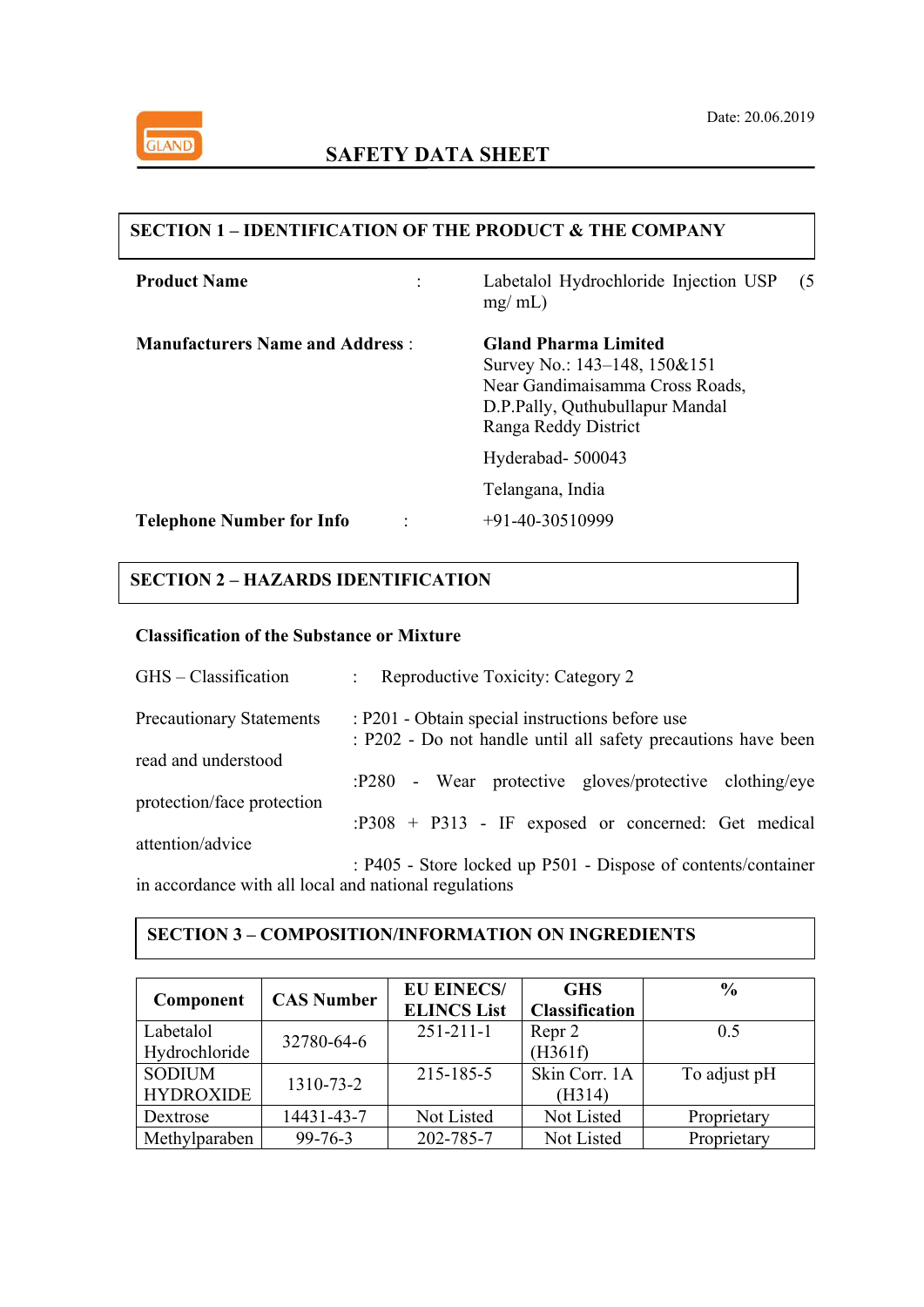

| Citric acid<br>monohydrate | 5949-29-1      | Not Listed | Not Listed | To adjust pH |
|----------------------------|----------------|------------|------------|--------------|
| Propylparaben              | $94 - 13 - 3$  | 202-307-7  | Not Listed | Proprietary  |
| Edetate<br>disodium        | $139 - 33 - 3$ | 205-358-3  | Not Listed | Proprietary  |

## **SECTION 4 – FIRST AID MEASURES**

### **Description of First Aid measure**

**Eye Contact:** Rinse thoroughly with plenty of water, also under the eyelids. If irritation occurs or persists, get medical attention.

**Skin Contact:** Wash off immediately with soap and plenty of water. If skin irritation persists, call a physician.

**Ingestion:** Never give anything by mouth to an unconscious person. Wash out mouth with water. Do not induce vomiting unless directed by medical personnel. Seek medical attention immediately.

**Inhalation** Remove to fresh air and keep patient at rest. Seek medical attention immediately.

**Most Important Symptoms and Effects, Both Acute and Delayed** 

**Symptoms and Effects of Exposure**: For information on potential signs and symptoms of exposure, See Section 2 - Hazards Identification and/or Section 11 - Toxicological Information.

**Medical Conditions Aggravated by Exposure:** None known

**Indication of the Immediate Medical Attention and Special Treatment Needed** 

**Notes to Physician:** None

## **SECTION 5 – FIRE FIGHTING MEASURES**

**Extinguishing Media :** Use water, carbon dioxide, dry chemical or foam as necessary.

### **Special Hazards Arising from the Substance or Mixture**

**Hazardous Combustion Products:** Formation of toxic gases is possible during heating or fire

**Fire / Explosion Hazards**: Not applicable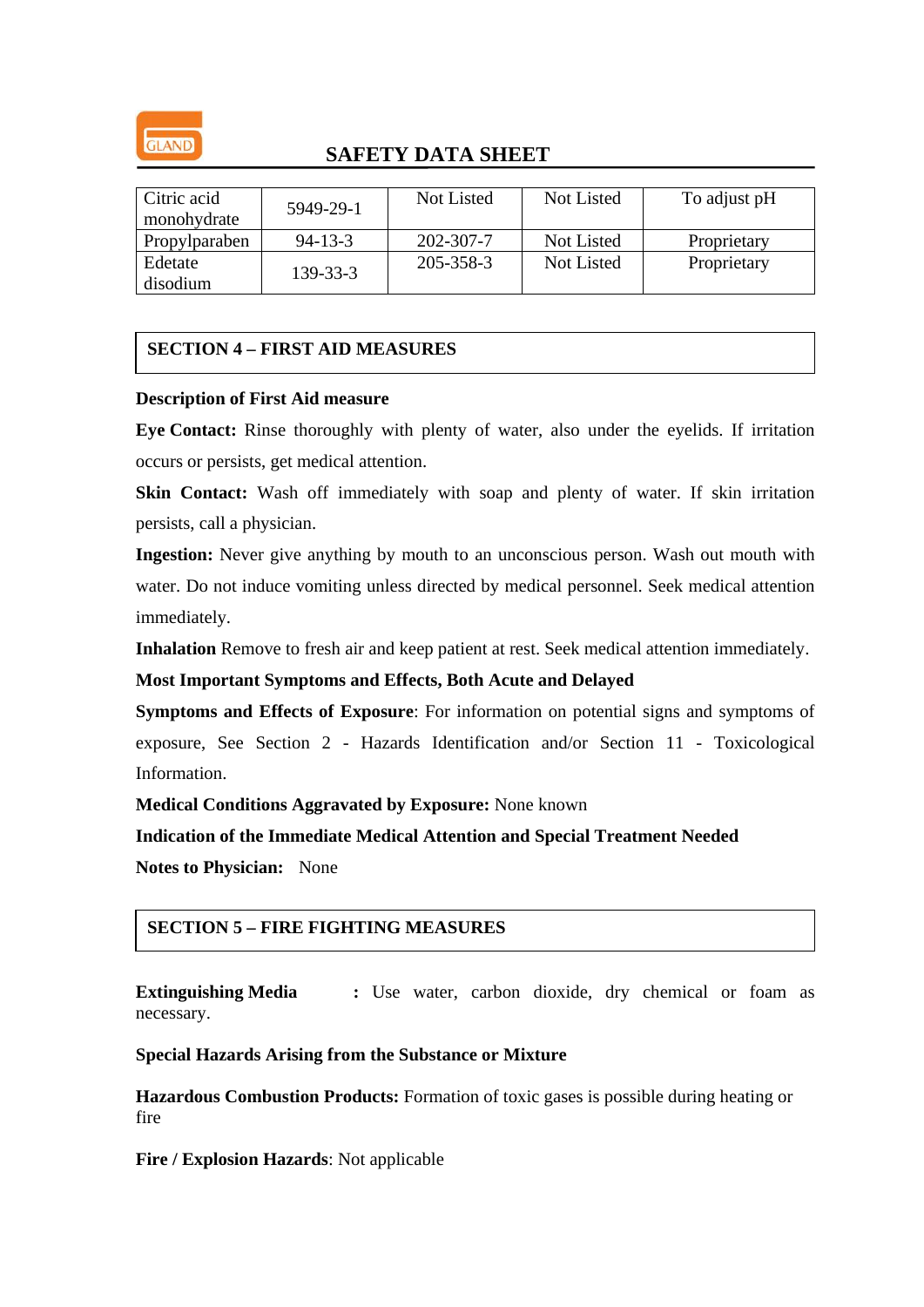

**Advice for Fire-Fighters:** During all fire fighting activities, wear appropriate protective equipment, including self-contained breathing apparatus.

### **SECTION 6 – ACCIDENTAL RELEASE MEASURES**

### **Personal Precautions, Protective Equipment and Emergency Procedures**

Personnel involved in clean-up should wear appropriate personal protective equipment (see Section 8). Minimize exposure.

**Environmental Precautions:** Place waste in an appropriately labeled, sealed container for disposal. Care should be taken to avoid environmental release.

### **Methods and Material for Containment and Cleaning Up**

**Measures for Cleaning / Collecting**: Contain the source of spill if it is safe to do so. Collect spill with absorbent material. Clean spill area thoroughly.

**Additional Consideration for Large Spills**: Non-essential personnel should be evacuated from affected area. Report emergency situations immediately. Clean up operations should only be undertaken by trained personnel.

## **SECTION 7 – HANDLING AND STORAGE**

**Precautions for Safe Handling:** Avoid breathing vapor or mist. Avoid contact with eyes, skin and clothing. When handling, use appropriate personal protective equipment (see Section 8). Wash thoroughly after handling. Releases to the environment should be avoided. Review and implement appropriate technical and procedural waste water and waste disposal measures to prevent occupational exposure or environmental releases. Potential points of process emissions of this material to the atmosphere should be controlled with dust collectors, HEPA filtration systems or other equivalent controls.

### **Conditions for Safe Storage, Including any Incompatibilities**

### **Storage Conditions: Store as directed by product packaging**

**Specific end use(s):** Pharmaceutical drug product.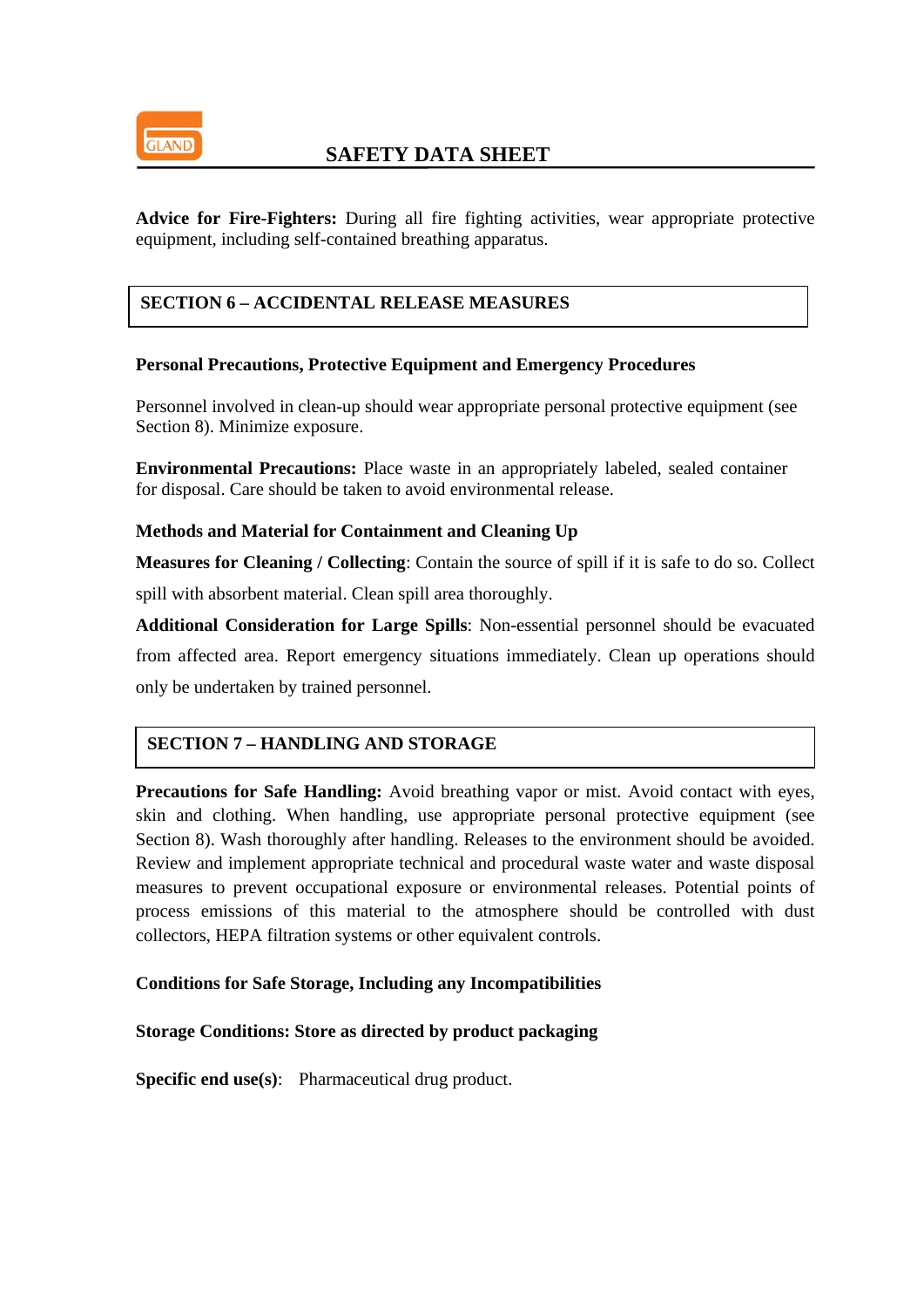

## **SECTION 8 –CONTROL MEASURES/PERSONAL PROTECTION**

## **Control Parameters**

| Labetalol Hydrochlorde<br>Band (OEB) | OEB 2 (control exposure to the range of $100$ ug/m3 to <<br>$1000$ ug/m $3$ ) |  |  |
|--------------------------------------|-------------------------------------------------------------------------------|--|--|
| <b>Exposure Controls</b>             |                                                                               |  |  |
| <b>Engineering Controls:</b>         | Engineering controls should be used as the primary                            |  |  |
|                                      | means to control exposures. General room ventilation is                       |  |  |
|                                      | adequate unless the process generates dust, mist or                           |  |  |
|                                      | fumes. Keep airborne contamination levels below the                           |  |  |
|                                      | exposure limits listed above in this section.                                 |  |  |
| <b>Personal Protective:</b>          | Refer to applicable national standards and regulations in                     |  |  |
| Equipment                            | the selection and use of personal protective equipment                        |  |  |
|                                      | (PPE).                                                                        |  |  |
| Hands                                | Impervious gloves (e.g. Nitrile, etc.) are recommended if                     |  |  |
|                                      | skin contact with drug product is possible and for bulk                       |  |  |
|                                      | processing operations. (Protective gloves must meet the                       |  |  |
|                                      | standards in accordance with EN374, ASTM F1001 or                             |  |  |
|                                      | international equivalent.)                                                    |  |  |
| Eyes                                 | Wear safety glasses or goggles if eye contact is possible.                    |  |  |
|                                      | (Eye protection must meet the standards in accordance)                        |  |  |
|                                      | with EN166, ANSI Z87.1 or international equivalent.)                          |  |  |
| Skin                                 | Impervious protective clothing is recommended if skin                         |  |  |
|                                      | contact with drug product is possible and for bulk                            |  |  |
|                                      | processing operations. (Protective clothing must meet                         |  |  |
|                                      | the standards in accordance with EN13982, ANSI 103 or                         |  |  |
|                                      | international equivalent.)                                                    |  |  |
| Respiratory protection :             | Under normal conditions of use, if the applicable                             |  |  |
|                                      | Occupational Exposure Limit (OEL) is exceeded, wear                           |  |  |
|                                      | an appropriate respirator with a protection factor                            |  |  |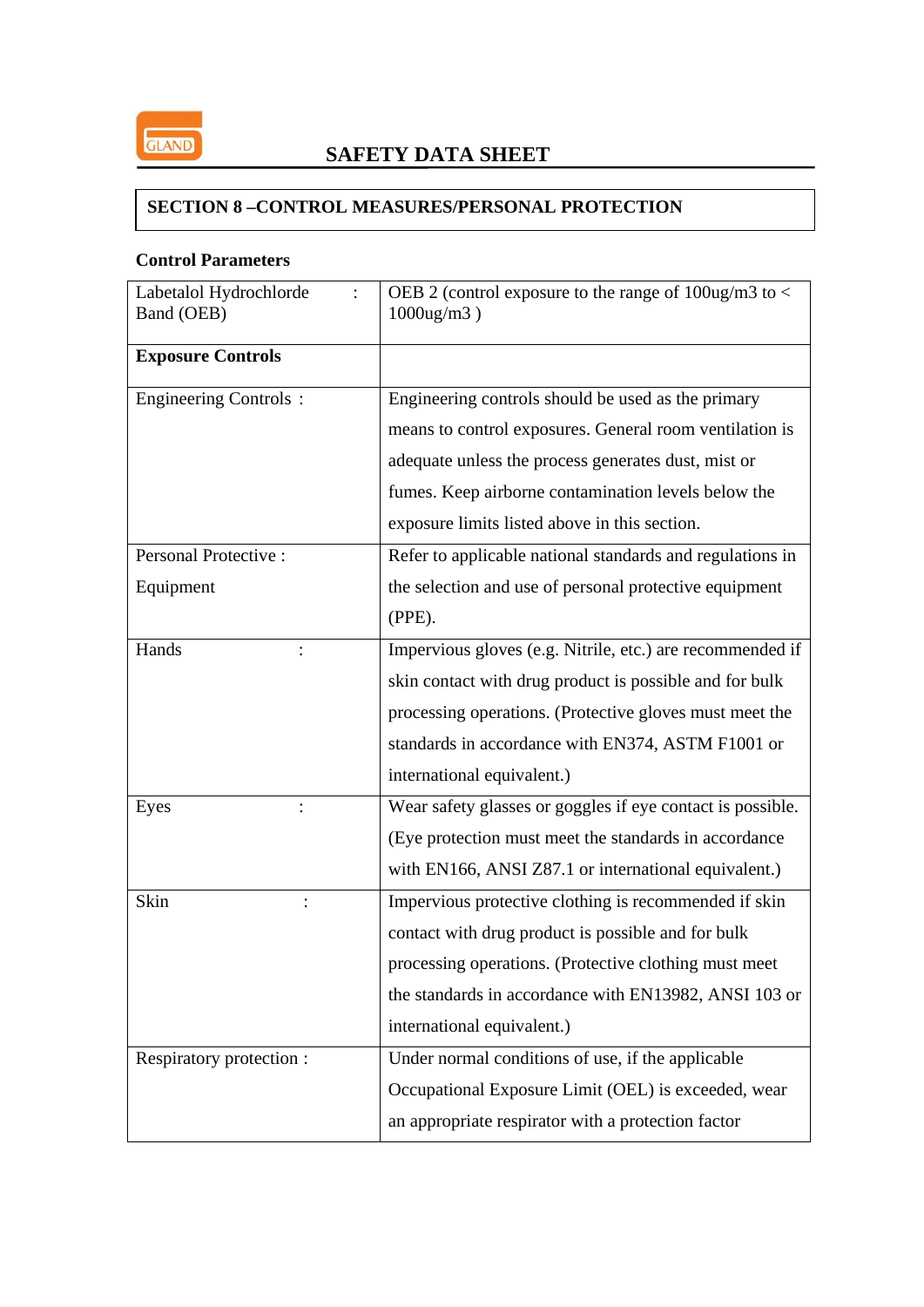

| sufficient to control exposures to below the OEL (e.g.  |
|---------------------------------------------------------|
| particulate respirator with a half mask, P3 filter).    |
| (Respirators must meet the standards in accordance with |
| EN140, EN143, ASTM F2704-10 or international            |
| equivalent.).                                           |

## **SECTION 9 – PHYSICAL AND CHEMICAL PROPERTIES**

| <b>Physical State</b>                                       |        | Liquid                    |
|-------------------------------------------------------------|--------|---------------------------|
| Odor                                                        |        | No data available         |
| <b>Molecular Formula</b>                                    |        | Mixture                   |
| <b>Color</b>                                                |        | Colorless to light yellow |
| <b>Odor Threshold</b>                                       |        | No data available         |
| <b>Molecular Weight</b>                                     |        | Mixture                   |
| pH                                                          | ٠<br>٠ | $3.0 - 4.5$               |
|                                                             |        |                           |
| <b>Solubility</b>                                           | ፡      | Soluble in water          |
| <b>Melting point/Freezing point</b>                         |        | No data available         |
| <b>Boiling Point Range</b>                                  |        | No data available         |
| <b>Partition Coefficient</b>                                | ٠      | No data available         |
| (Method, pH, Endpoint, Value)                               |        |                           |
| Water                                                       |        |                           |
| <b>Decomposition Temperature (<math>^{\circ}</math>C)</b> : |        | No data available         |
| <b>Evaporation Rate (Gram/s)</b>                            | ፡      |                           |
| Vapor Pressure (kPa)                                        |        | No data available         |
| <b>Vapor Density (g/ml)</b>                                 |        | No data available         |
| <b>Relative Density</b>                                     |        | No data available         |
| <b>Viscosity</b>                                            |        | No data available         |

## **Flammablity:**

| Autoignition Temperature (Solid) $(^{\circ}C)$ : |                | No data available |
|--------------------------------------------------|----------------|-------------------|
| <b>Flammability (Solids)</b>                     | $\ddot{\cdot}$ | No data available |
| <b>Flash Point (Liquid)</b> ( $^{\circ}$ C)      | $\mathbf{L}$   | No data available |
| <b>Upper Explosive Limits (Liquid) (% by</b>     |                |                   |
| Vol.)                                            |                | No data available |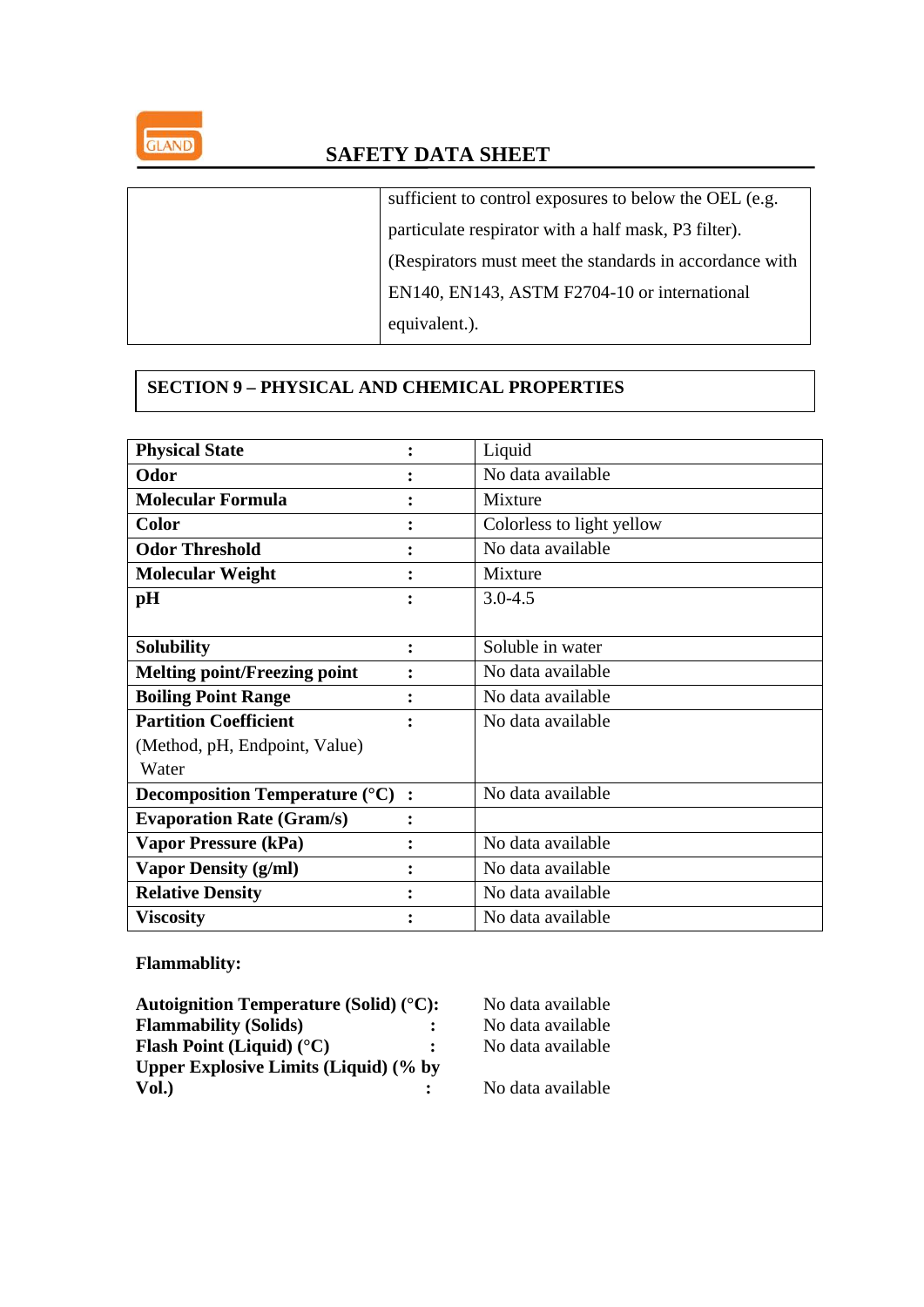

### **SECTION 10 – STABILITY AND REACTIVITY**

**Reactivity** : No data available

**Chemical Stability** : Stable under normal conditions of use..

**Possibility of Hazardous Reactions:** 

**Oxidizing Properties** : No data available

**Conditions to avoid : No data available** 

**Incompatibilities Materials:** No data available.

**Hazardous Decomposition products:** No data available

## **SECTION 11 – TOXICOLOGICAL INFORMATION**

**Information on Toxicological Effects General Information**: The information included in this section describes the potential hazards of the individual ingredients.

**Known Clinical Effects**: The most common adverse effects seen during clinical use of this drug include nausea, vomiting, shortness of breath (dyspnea), fatigue, low blood pressure on standing (orthostatic hypotension), abnormal ejaculation, impotence.

#### **Acute Toxicity: (Species, Route, End Point, Dose**)

### **Labetalol Hydrochloride**

| Rat Oral LD 50           | $: 2114 \text{ mg/kg}$      |
|--------------------------|-----------------------------|
| Mouse Oral LD 50         | $\approx 600 \text{ mg/kg}$ |
| Rabbit Oral LD 50        | $\therefore$ 1250 mg/kg     |
| Rat Intravenous LD 50    | $\approx 50 \text{ mg/kg}$  |
| Mouse Intravenous LD 50  | : $47 \text{ mg/kg}$        |
| Rabbit Intravenous LD 50 | : $41 \text{ mg/kg}$        |

**Acute Toxicity Comments:** A greater than symbol ( $>$ ) indicates that the toxicity endpoint being tested was not achievable at the highest dose used in the test.

## **Reproduction & Developmental Toxicity: (Study Type, Species, Route, Dose, End Point, Effect(s))**

| Embryo / Fetal Development | Rat Oral 125 mg/kg/day NOAEL Not teratogenic    |  |
|----------------------------|-------------------------------------------------|--|
| Embryo / Fetal Development | Rabbit 4 times human dose NOAEL Not Teratogenic |  |
| Reproductive & Fertility   | Rat Oral 50 mg/kg/day LOAEL Fertility           |  |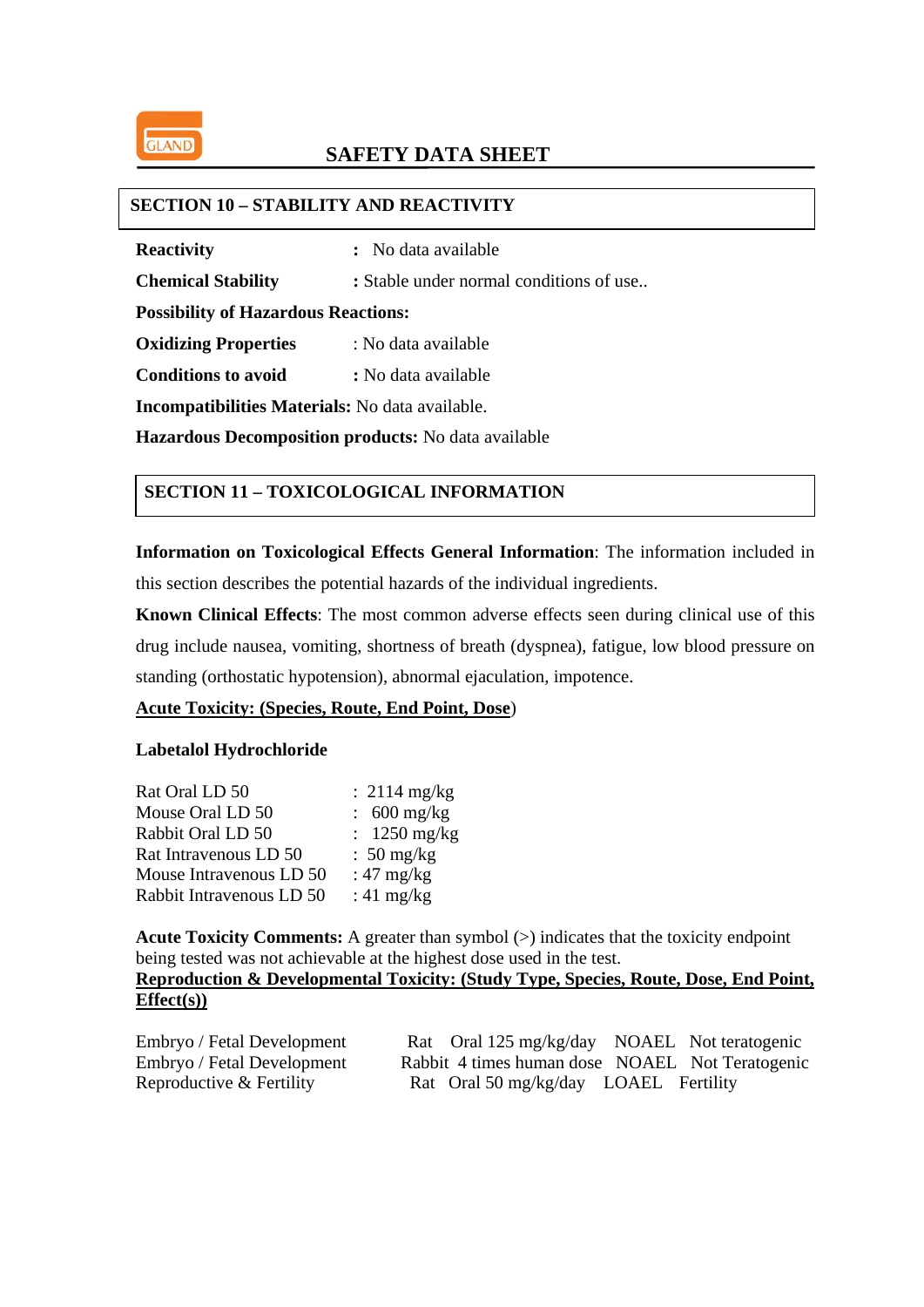

### **Genetic Toxicity: (Study Type, Cell Type/Organism, Result)maximum dose Labetalol Hydrochloride**

| <b>Bacterial Mutagenicity (Ames)</b>                                    | Bacteria | Negative |
|-------------------------------------------------------------------------|----------|----------|
| Dominant Lethal Assay                                                   | Rat      | Negative |
| Dominant Lethal Assay                                                   | Mouse    | Negative |
| Carcinogenicity: (Duration, Species, Route, Dose, End Point, Effect(s)) |          |          |
| Labetalol Hydrochloride                                                 |          |          |
|                                                                         |          |          |

| $18$ Month(s)      | Mouse | Oral 200 mg/kg/day NOAEL | Not carcinogenic |
|--------------------|-------|--------------------------|------------------|
| 113-116 Week $(s)$ | Rat   | Oral 225 mg/kg/day NOAEL | Not carcinogenic |

**Carcinogen Status**: None of the components of this formulation are listed as a carcinogen by IARC, NTP or OSHA

## **SECTION 12 – ECOLOGICAL INFORMATION**

| <b>Environmental Overview</b><br>not been fully evaluated. Releases to the environment should be avoided.<br><b>Toxicity</b> | : The environmental characteristics of this mixture have<br>: No data available |
|------------------------------------------------------------------------------------------------------------------------------|---------------------------------------------------------------------------------|
| <b>Persistence and Degradability</b>                                                                                         | : No data available                                                             |
| <b>Bio-accumulative Potential</b>                                                                                            | : No data available                                                             |
| <b>Mobility in Soil</b>                                                                                                      | : No data available.                                                            |

#### **SECTION 13 – DISPOSAL CONSIDERATIONS**

#### **Waste Treatment Methods:**

Dispose of waste in accordance with all applicable laws and regulations. Member State specific and Community specific provisions must be considered. Considering the relevant known environmental and human health hazards of the material, review and implement appropriate technical and procedural waste water and waste disposal measures to prevent occupational exposure and environmental release. It is recommended that waste minimization be practiced. The best available technology should be utilized to prevent environmental releases. This may include destructive techniques for waste and wastewater

### **SECTION 14 – TRANSPORTATION INFORMATION**

### **The following refers to all modes of transportation unless specified below.**

Not regulated for transport under USDOT, EUADR, IATA, or IMDG regulations